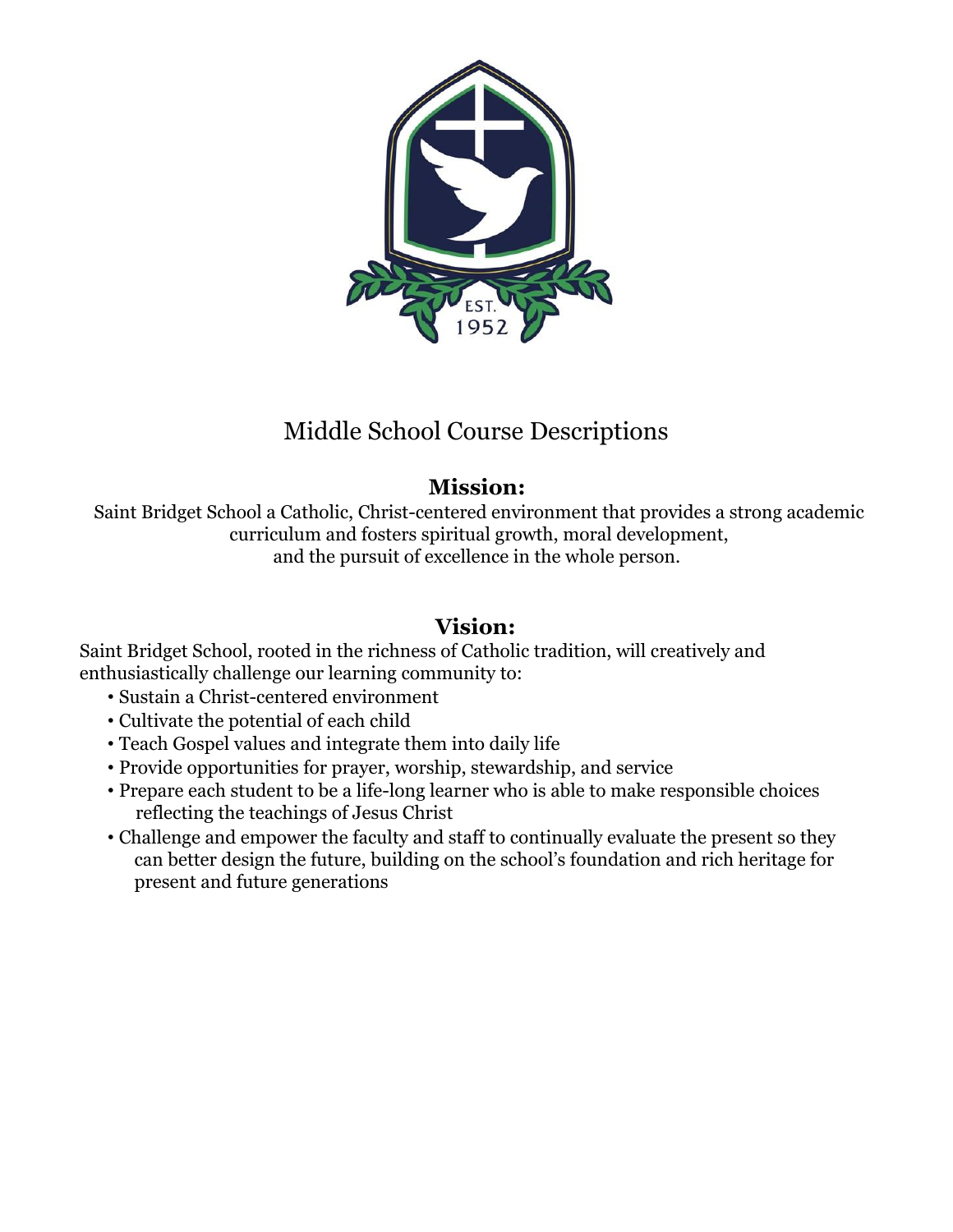# **6 th Grade**

#### **Language Arts**:

Students develop their abilities to communicate and think creatively and critically through grammar, writing, literature, and vocabulary. Using the 6+1 Traits of Writing program, students focus on development of their writing, specifically creative and expository forms.

#### **Mathematics**:

#### *Math 6*

The students in this class prepare to take Pre-Algebra in  $7<sup>th</sup>$  grade. This course reinforces basic mathematical concepts and introduces skills that are essential for all students. Students entering Math 6 should have mastery of the four basic operations (addition, subtraction, multiplication, and division) involving whole numbers, fractions, and decimals.

#### *Pre-Algebra*

The students in this class prepare to take Algebra 1 in 7th grade. This class is taught at an accelerated pace and extra independent time for study and practice is essential to student success. Students entering Pre-Algebra develop an understanding of rational numbers, variables and exponents, linear equations and inequalities, and functions.

#### **Religion**:

The religion curriculum is based on the Diocesan Consensus Curriculum. Sixth grade focuses on four foundational strands, building on previous knowledge and digging deeper into our faith.

#### **Life Science:**

The Life Science course assists students in becoming life-long learners who grow in their understanding of the world. The Life Science standards emphasize an understanding of change, cycles, patterns, and relationships in the living world.

#### **Social Studies**:

The students apply social science skills to understand the causes, major events, and effects of Virginia and US History during the mid-1860s up to 1920, including: the Civil War, Reconstruction, late 19th Century, and the beginning of World War I.

#### **World Language**:

#### *Introduction to Spanish or Introduction to French*

Students take Spanish or French five days a week. This course is a continuation of elementary World Language*.* Students become more accomplished communicators by developing conversational skills, building basic vocabulary, applying grammar rules, and generating simple sentence structures.

Sixth grade students participate in a Specialty Class rotation consisting of one quarter each of Music, Art, Technology, and Public Speaking. Students also have Health/PE all year, one day a week.

Students also select from Club options.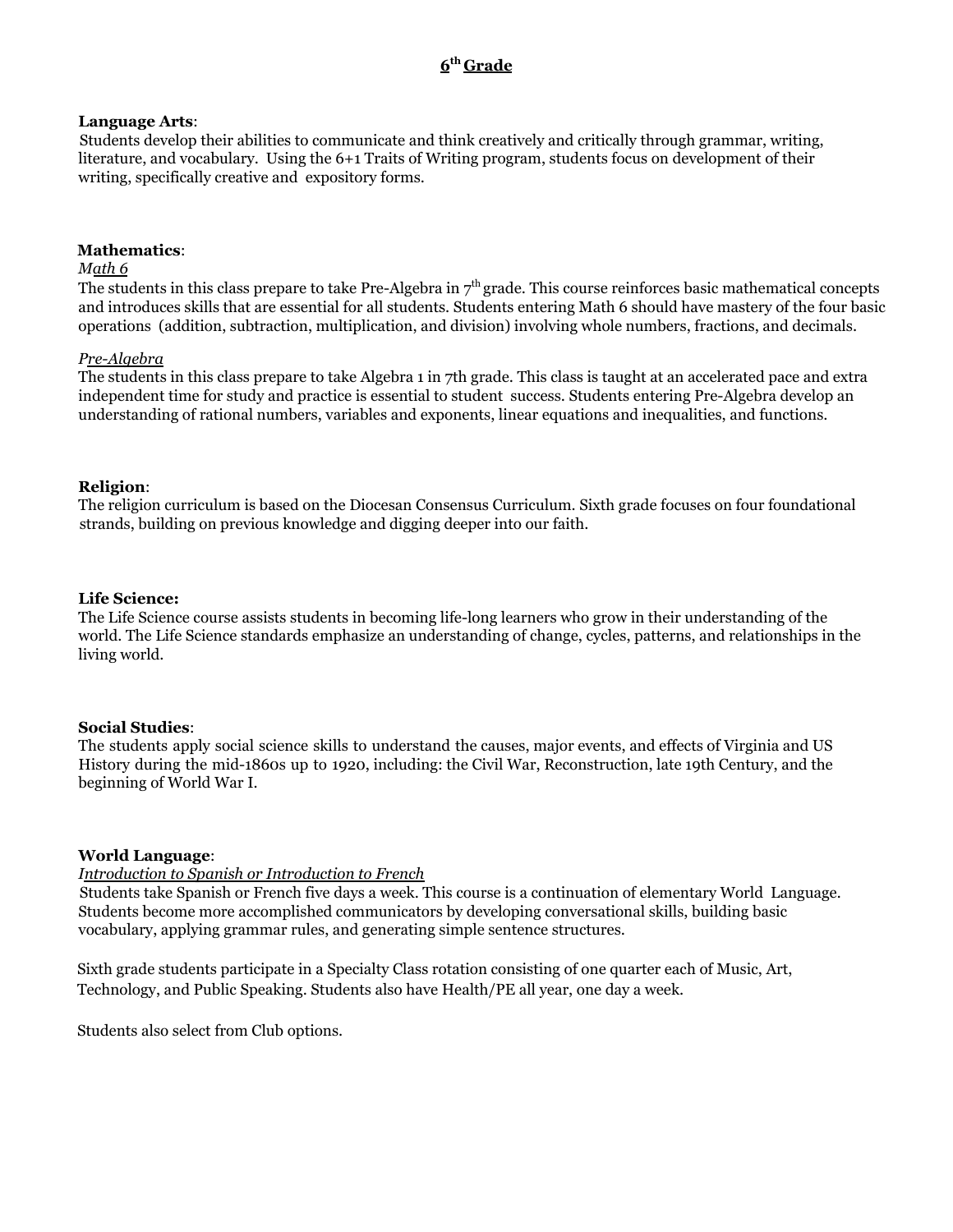# **7 th Grade**

# **Language Arts:**

Students develop their abilities to communicate and think creatively and critically through grammar, writing, literature, and vocabulary. Using the 6+1 Traits of Writing program, students focus on development of their writing, including the formal research paper process.

# **Mathematics:**

### *Math 7*

The students in this class prepare to take Pre-Algebra in 8th grade. Students taking Math 7 will develop a deeper understanding of real numbers, expressions with variables and exponents, linear equations and inequalities, and proportional relationships.

# *Pre-Algebra*

The students in this class prepare to take Algebra 1 in  $8^{\rm th}$  grade. Students taking Pre-Algebra develop an understanding of rational numbers, variables and exponents, linear equations and inequalities, and functions.

# *Algebra 1*

## This advanced class is a *high-school credit course.*

The students in this class prepare to take Geometry in  $8^{\text{th}}$  grade. Students entering Algebra should have mastery of the concepts presented in Pre-Algebra. Students will develop an understanding of rational and irrational numbers, systems of equations and inequalities, and quadratic functions, and graphing and statistics.

## **Religion**:

The religion curriculum is based on the Diocesan Consensus Curriculum. Seventh grade focuses on four foundational strands, building on previous knowledge and digging deeper into our faith.

## **Physical Science:**

The Physical Science course assists students in becoming life-long learners who grow in their understanding of nature and structure of matter and energy.

# **Social Studies:**

The students apply social science skills to understand the causes, major events, and effects of Virginia and US History beginning with the post-World War I time period (1920s) and ending with current events. Topics such as the Jazz Age, the Great Depression, World War II, The Civil Rights Movement, Vietnam War, Cold War, and other major historical events will be explored to understand their role in the shaping of the United States.

#### **World Language**:

Students participate in Spanish 1A (year 1 of 2) that when continued with 1B complete the first year of high school level language. Students use the target language in class, becoming accomplished communicators in developing conversational skills, building vocabulary, applying grammar rules, and generating simple and complex sentence structures.

A student who successfully completes both 1A and 1B are eligible to receive one high school credit.

Seventh grade students participate in a Specialty Class rotation consisting of one quarter each of Music, Art, Technology, and Introduction to Media Literacy. Students also have Health/PE all year, one day a week.

Students also select from Club options.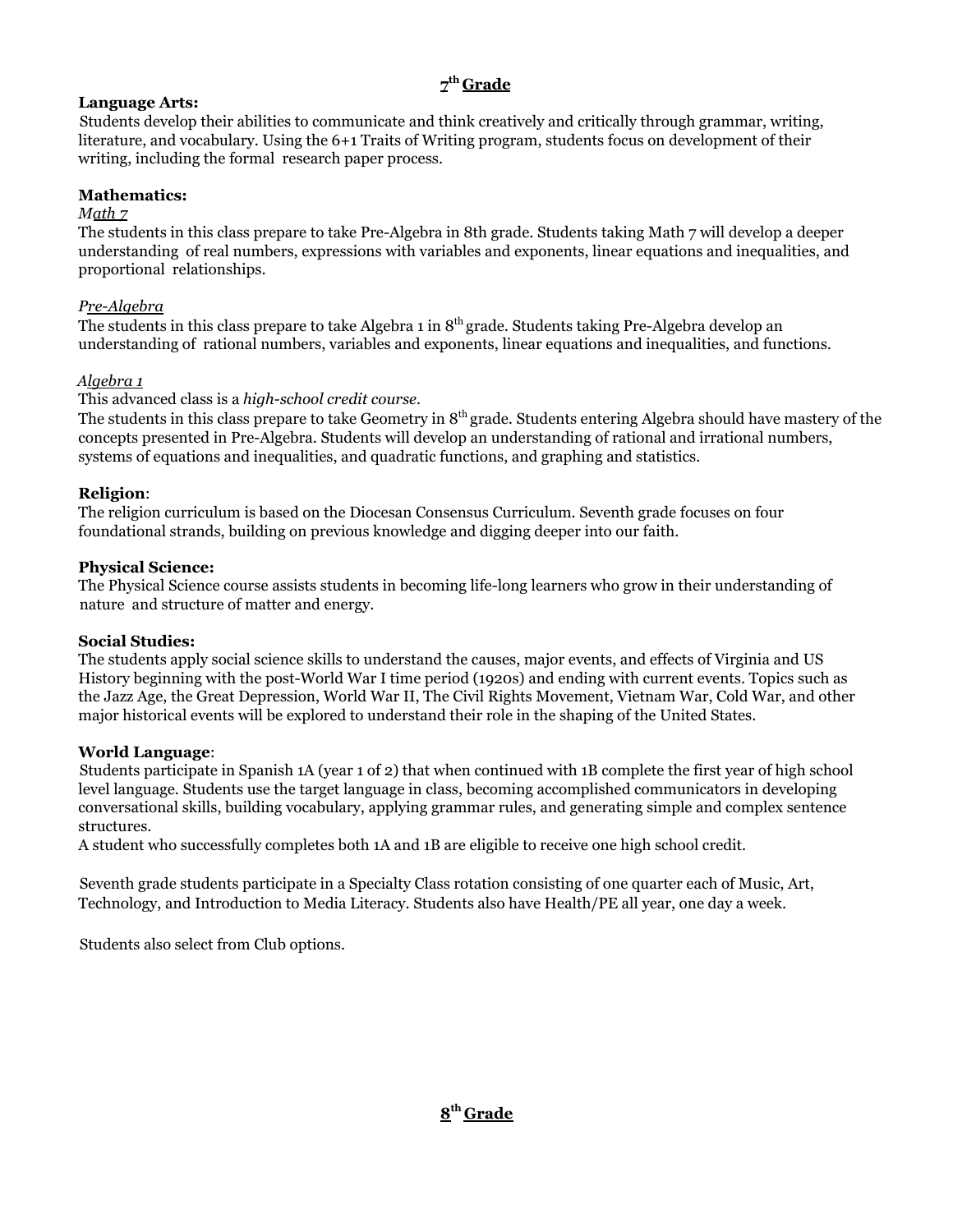### **Language Arts:**

Students develop their abilities to communicate and think creatively and critically through grammar, writing, literature, and vocabulary. Using the 6+1 Traits of Writing program, students focus on development of their writing, including the formal research paper process as well as persuasive writing.

#### **Mathematics:**

## *Pre Algebra*

The students in this class are being prepared to take Algebra 1 in high school. Students entering Pre-Algebra develop an understanding of rational numbers, variables and exponents, linear equations and inequalities, and functions.

### *Algebra 1*

This advanced class is a *high-school credit course.*

The students in this class are being prepared to take Geometry in high school. Students entering Algebra should have mastery of the concepts presented in Pre-Algebra. Students develop an understanding of rational and irrational numbers, systems of equations and inequalities, and quadratic functions, and graphing and statistics.

### *Geometry*

#### This advanced class is a *high-school credit* course.

Course content follows Euclidean Geometry. This course uses a variety of applications and general problem solving techniques. Students entering Geometry should have mastery of the concepts presented in Algebra 1.

## **Religion**:

The religion curriculum is based on the Diocesan Consensus Curriculum. Eight grade focuses on four foundational strands, building on previous knowledge and digging deeper into our faith.

## **Science:**

#### *Earth Science*

This course assists students in becoming life-long learners who grow in their understanding of the major concepts of Geology, Oceanography, Astronomy and Meteorology. Students also strengthen inquiry skills, analysis of data, and manipulation of variables.

#### *GeoScience*

#### This advanced class is a *high-school credit* course.

Course content is a highly interdisciplinary program applying physics, chemistry, biology, and mathematics to understand and manage all aspects of Earth and the environment.

#### **Social Studies:**

#### *Civics and Economics*

Students apply social science skills to understand the founding of our nation, establishment of democracy, civil rights and liberties, the branches and functions of the federal, state, and local governments, and economics.

#### *World History*

This advanced class is a *high-school credit* course.

Students study the foundational complex societies from each continent leading up to the convergence of global society during the Renaissance in Europe, before the Age of Exploration.

# **World Languages**

Students in Spanish 1B (year 2 of 2) complete the first year of high school level language. Students continue to use the Spanish in class, becoming more accomplished communicators, developing conversational skills, building vocabulary, applying grammar rules, and generating simple and complex sentence structures. A student who successfully completes 1B will be eligible to receive one high school credit.

Eighth grade students participate in a Specialty Class rotation consisting of one quarter each of Music, Art, Technology, and Current Events and Journalism. Students also have Health/PE one day a week. Students also select from Club options.